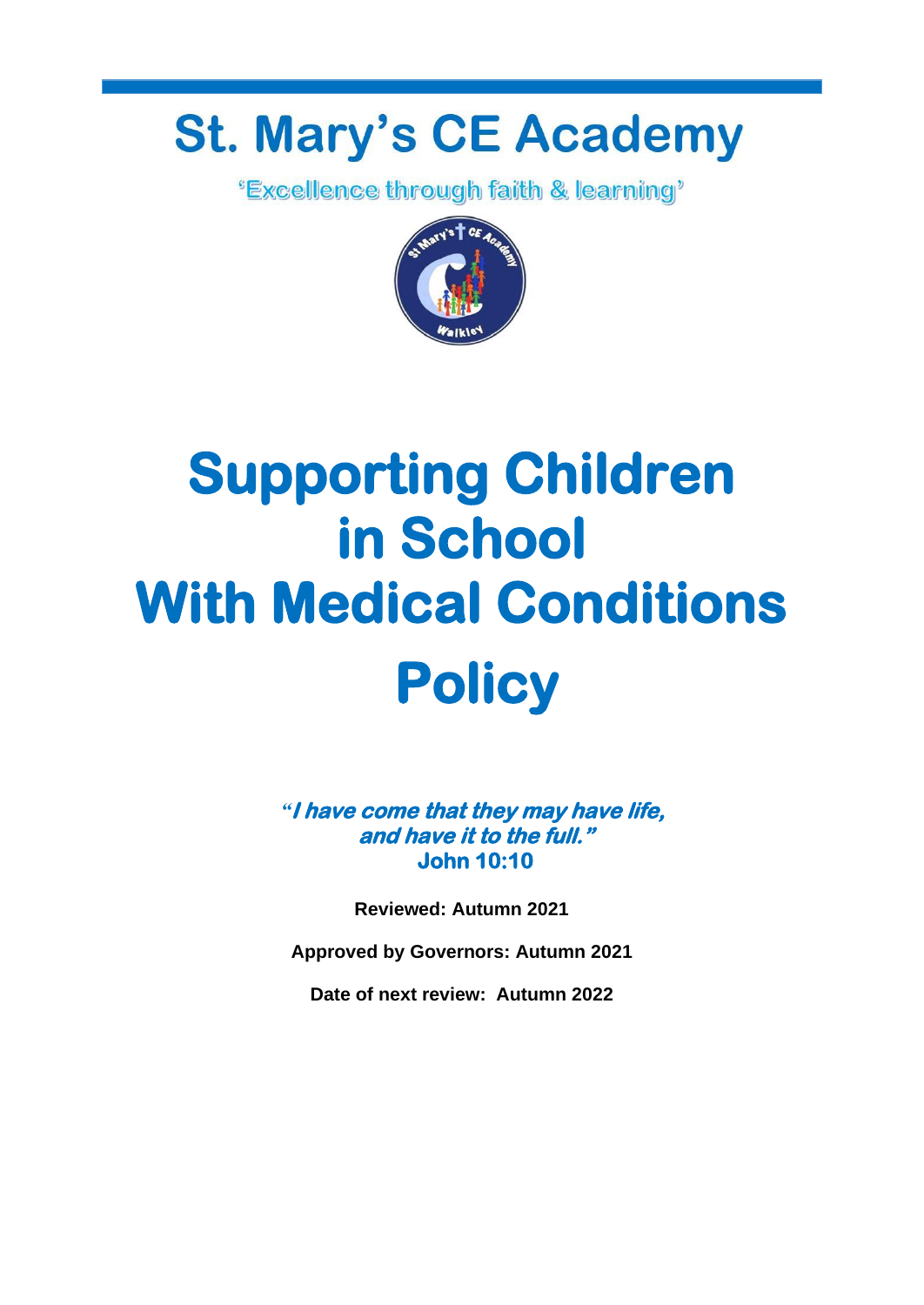

# **Supporting Children in School With Medical Conditions Policy**

#### **Introduction:**

At St Mary's Church of England Academy, we aim to provide a caring environment where every child can thrive and is supported to achieve their unique & amazing potential as a child of God. As such, this means that all children, including those with medical conditions, are well supported.

#### **THE LEGISLATION THIS POLICY IS BASED UPON:**

Section 100 of the Children and Families Act 2014 places a duty on governing bodies of maintained schools, proprietors of academies and management committees of PRUs to make arrangements for supporting pupils at their school with medical conditions. The DfE publication 'SUPPORTING PUPILS AT SCHOOL WITH MEDICAL CONDITIONS' published April 2014 includes statutory guidance for governing bodies of maintained schools and proprietors of academies in England.

#### **KEY AIMS:**

- Pupils at school with medical conditions will be properly supported so that they have full access to education, including school trips and physical education.
- The governing body ensures that arrangements are in place in schools to support pupils at school with medical conditions.
- The governing body ensures that school leaders consult health and social care professionals, pupils and parents to ensure that the needs of children with medical conditions are effectively supported.

#### **THE ROLE OF THE GOVERNING BODY:**

- To ensure that arrangements are in place to support pupils with medical conditions so that they can access and enjoy the same opportunities at school as any other child.
- To take into account that many of the medical conditions that require support at school will affect quality of life and may be life-threatening. As a result, the focus of action taken is on the needs of each individual child and how their medical condition impacts on their school life.
- To make arrangements give parents and pupils confidence in the school's ability to provide effective support for medical conditions in school; showing an understanding of how medical conditions impact on a child's ability to learn, as well as increasing confidence and promoting self-care and finally ensuring that staff are properly trained to provide the support that pupils need.
- To monitor arrangements put in place to ensure that policies, plans, procedures and systems are properly and effectively implemented in accordance with statutory requirements; in particular, procedures for the administration of medicines.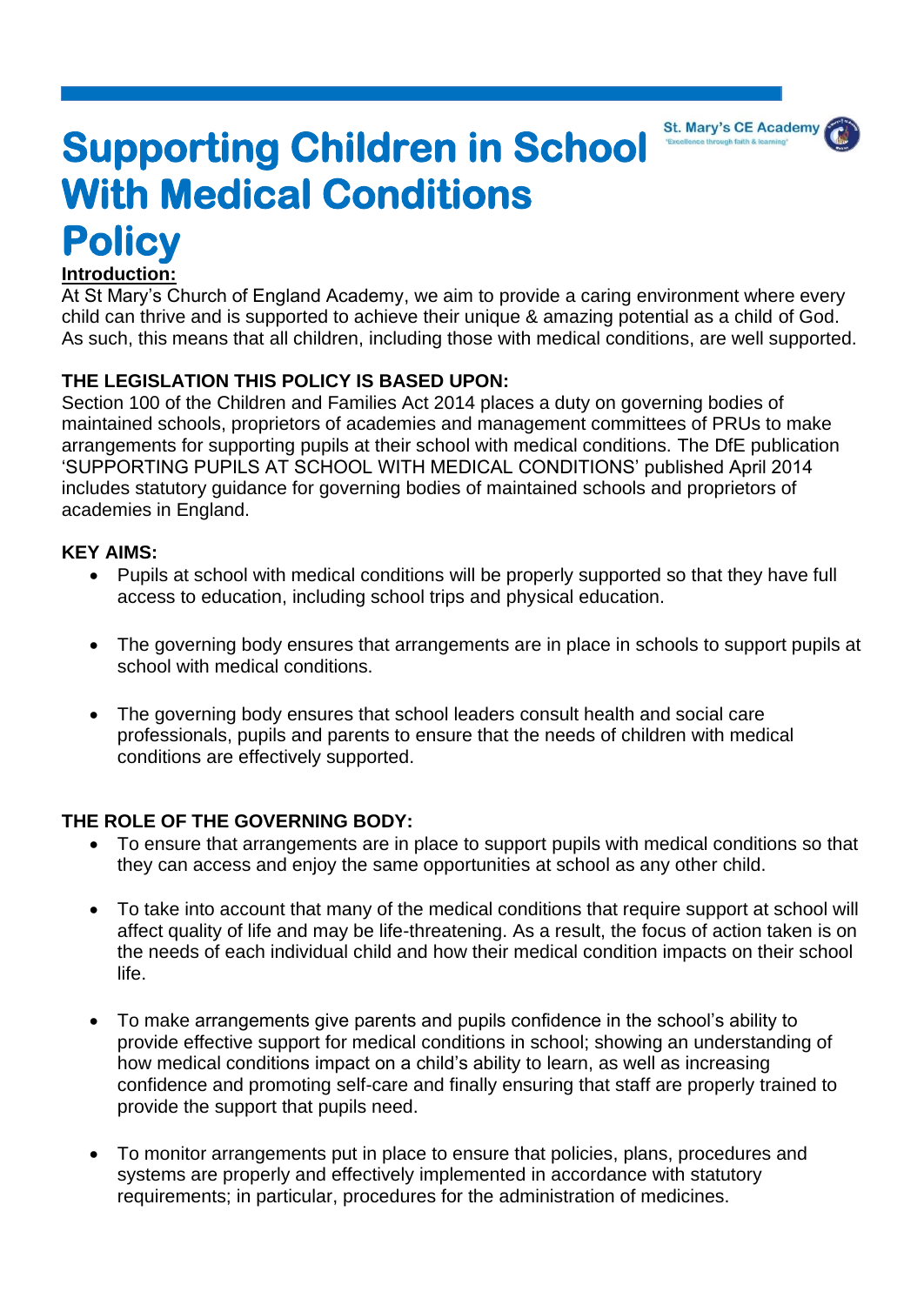- To ensure that the appropriate level of insurance is in place and appropriately reflects the level of risk.
- To ensure that the school's policy is explicit about what practice is not acceptable when administering medicines in school.
- To ensure that complaints may be made and will be handled concerning the support provided to pupils with medical conditions.
- To review the policy for supporting pupils with medical conditions on an annual basis and to ensure that it is readily accessible to parents and school staff.

#### **THE ROLE OF THE EXECUTIVE HEADTEACHER / HEAD OF SCHOOL:**

The Executive Headteacher / Head of School ensures that the school's policy for supporting pupils with medical conditions is developed and effectively implemented with partners. This includes ensuring that all staff are aware of the policy for supporting pupils with medical conditions and understand their role in its implementation.

The Executive Headteacher / Head of School ensures that all staff who need to know are aware of the child's condition and that sufficient trained numbers of staff are available to implement the policy and deliver against all individual healthcare plans, including in contingency and emergency situations.

To ensure the policy is implemented effectively by staff at St Mary's, the Executive Headteacher / Head of School will ensure:

- that sufficient staff are suitably trained,
- a commitment that all relevant staff will be made aware of the child's condition,
- cover arrangements in case of staff absence or staff turnover to ensure someone is always available,
- briefing for supply teachers,
- risk assessments for school visits, holidays, and other school activities outside of the normal timetable, and
- monitoring of individual healthcare plans.

#### **THE ROLE OF STAFF:**

Any member of school staff may be asked to provide support to pupils with medical conditions, including the administering of medicines, although they cannot be required to do so. Although administering medicines is not part of teachers' professional duties, they should take into account the needs of pupils with medical conditions that they teach. School staff are to receive sufficient and suitable training and achieve the necessary level of competency before they take on responsibility to support children with medical conditions.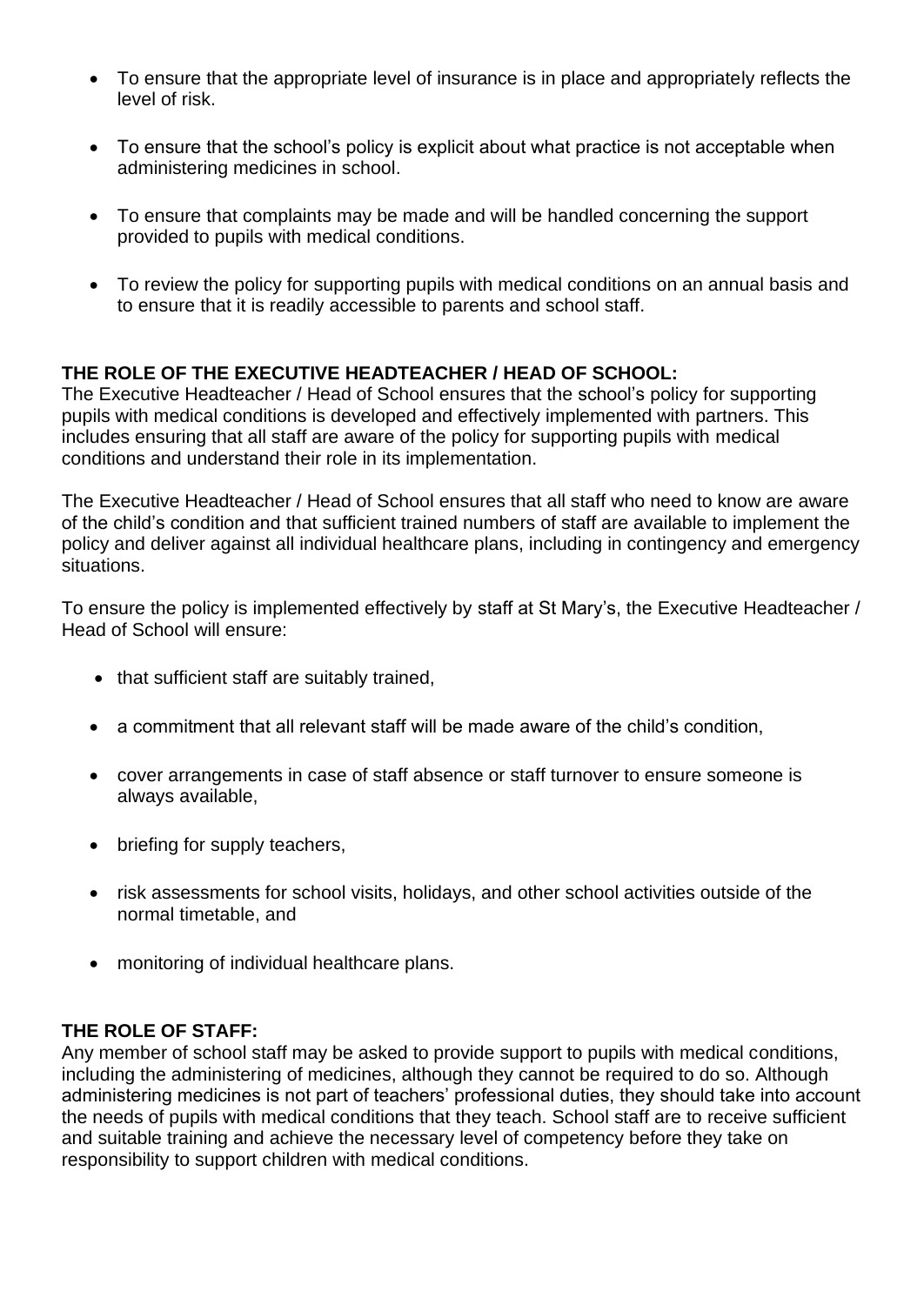#### **THE ROLE OF SCHOOL NURSES:**

The school nursing services are responsible for notifying the school when a child has been identified as having a medical condition which will require support in school. Wherever possible, they should do this before the child starts at the school. They would not usually have an extensive role in ensuring that schools are taking appropriate steps to support children with medical conditions, but may support staff on implementing a child's individual healthcare plan and provide advice and liaison, for example on training.

#### **THE ROLE OF SCHOOL PUPILS:**

Pupils with medical conditions will often be best placed to provide information about how their condition affects them. They should be fully involved in discussions about their medical support needs and contribute as much as possible to the development of, and comply with, their individual healthcare plan.

#### **THE ROLE OF SCHOOL PARENTS:**

Parents should provide the school with sufficient and up-to-date information about their child's medical needs. They may in some cases be the first to notify the school that their child has a medical condition. Parents are key partners and should be involved in the development and review of their child's individual healthcare plan, and may be involved in its drafting. Parents are asked at the beginning of each school year to inform school of any changes via the Healthcare Plan proformas which is sent out to be filled in. This is then kept in the school Medical File & updated if there are any changes.

#### **THE ROLE OF THE NAMED PERSON & INDIVIDUAL HEALTH CARE PLANS**

The named person, Karen Miller (Head of School), is to ensure that procedures are followed whenever a school is notified that a pupil has a medical condition are in place and followed (see procedures below).

The named person is responsible for individual healthcare plans and their development and use in supporting pupils at school with medical conditions.

Individual Health Care plans are reviewed at least annually or earlier if evidence is presented that the child's needs have changed. They are developed with the child's best interests in mind and assess and manage risks to the child's education, health and social well-being and minimises disruption.

When deciding what information should be recorded on individual healthcare plans, the named person considers the following:

- the medical condition, its triggers, signs, symptoms and treatments;
- the pupil's resulting needs, including medication (dose, side-effects and storage) and other treatments, time, facilities, equipment, testing, access to food and drink where this is used to manage their condition, dietary requirements and environmental issues, e.g. crowded corridors, travel time between lessons;
- specific support for the pupil's educational, social and emotional needs for example, how absences will be managed, requirements for extra time to complete exams, use of rest periods or additional support in catching up with lessons, counselling sessions;
- the level of support needed, (some children will be able to take responsibility for their own health needs), including in emergencies. If a child is self-managing their medication, this should be clearly stated with appropriate arrangements for monitoring;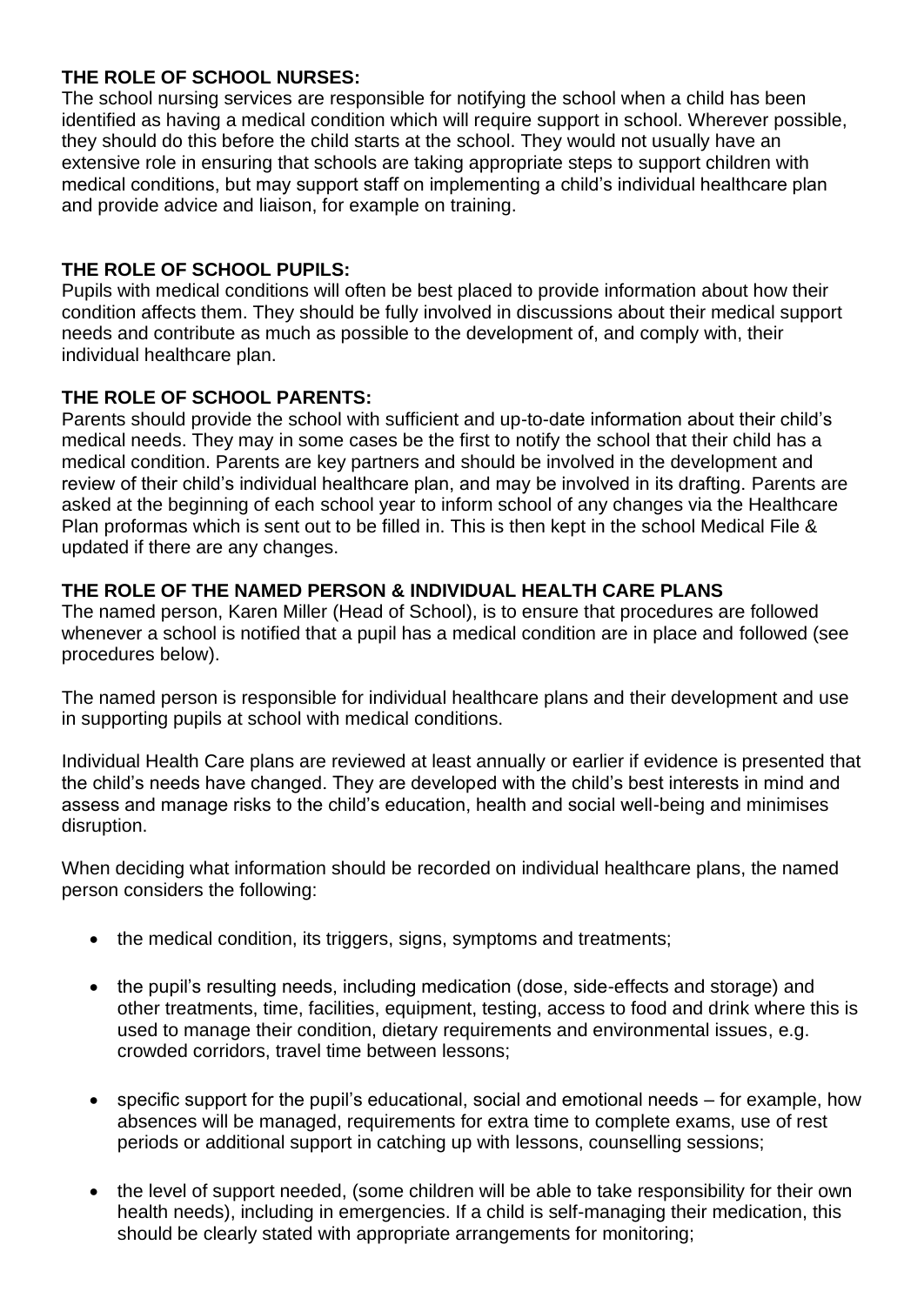- who will provide this support, their training needs, expectations of their role and confirmation of proficiency to provide support for the child's medical condition from a healthcare professional; and cover arrangements for when they are unavailable;
- who in the school needs to be aware of the child's condition and the support required;
- arrangements for written permission from parents and the Headteacher for medication to be administered by a member of staff, or self-administered by the pupil during school hours;
- separate arrangements or procedures required for school trips or other school activities outside of the normal school timetable that will ensure the child can participate, e.g. risk assessments;
- where confidentiality issues are raised by the parent/child, the designated individuals to be entrusted with information about the child's condition; and
- what to do in an emergency, including whom to contact, and contingency arrangements. Some children may have an emergency healthcare plan prepared by their lead clinician that could be used to inform development of their individual healthcare plan.

#### **PROCEDURES FOR DEVELOPING INDIVIDUAL HEALTHCARE PLANS**

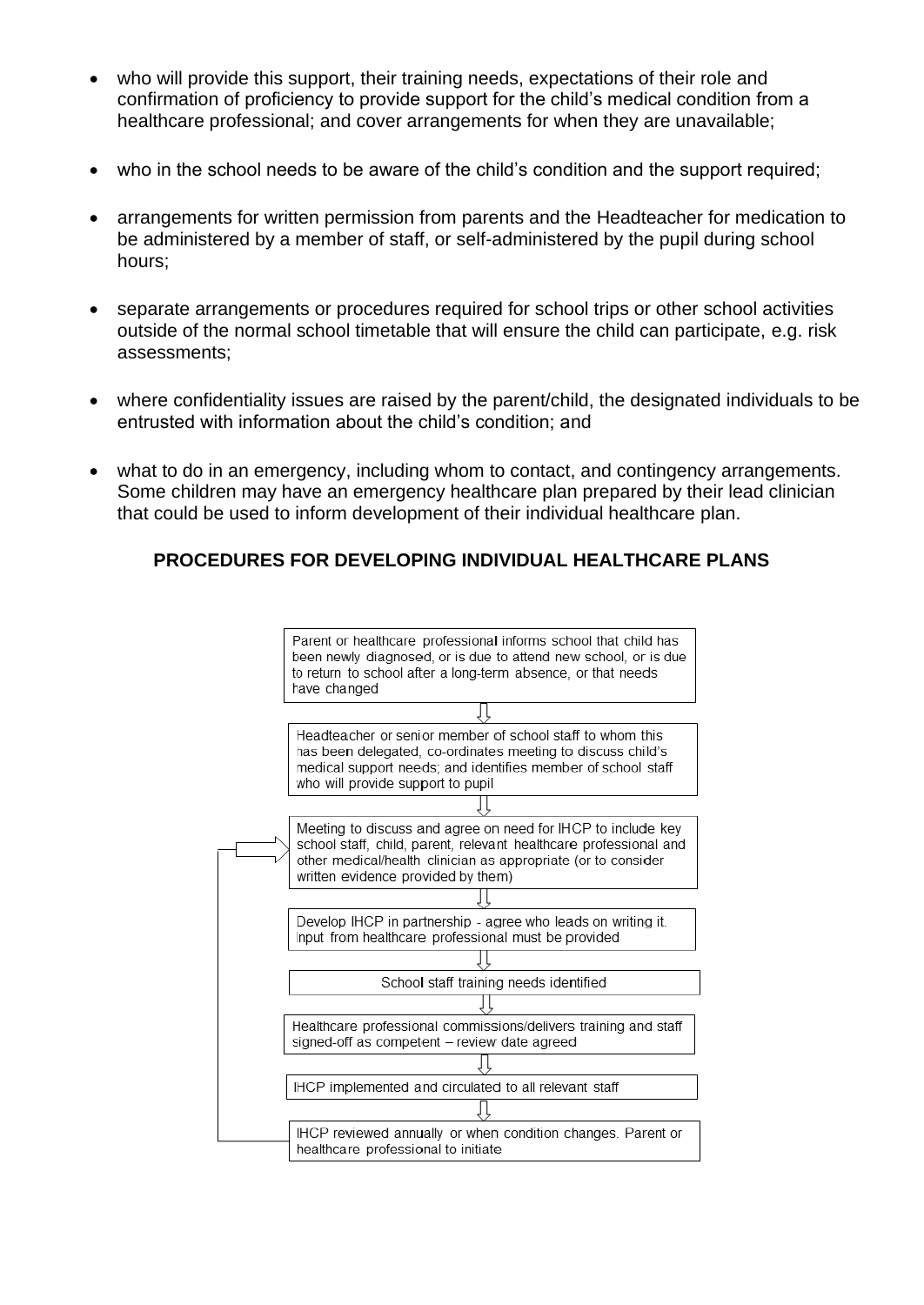

# **Individual Health Care Plan**

| Name of child                                                 |  |  |
|---------------------------------------------------------------|--|--|
| Date of birth                                                 |  |  |
| <b>Address</b>                                                |  |  |
|                                                               |  |  |
|                                                               |  |  |
| Medical condition or                                          |  |  |
| illness                                                       |  |  |
| Changes to this care plan will only be made under advice from |  |  |
| the Parent/Carer                                              |  |  |

## **Family Contact Information**

| <b>Name</b>  |             |
|--------------|-------------|
| Phone (home) | Work/mobile |
|              |             |
| Name         |             |
| Phone (home) | Work/mobile |

### **Clinic/Hospital Contact Information**

| Name                                   |  |
|----------------------------------------|--|
| $\overline{\phantom{a}}$<br>no.<br>el. |  |

## **G.P Contact Information**

| Name    |  |
|---------|--|
| Tel.no. |  |

# **Describe medical needs and give details of child's symptoms**

## **Daily care requirements (***e.g. before sport/at lunchtime***)**